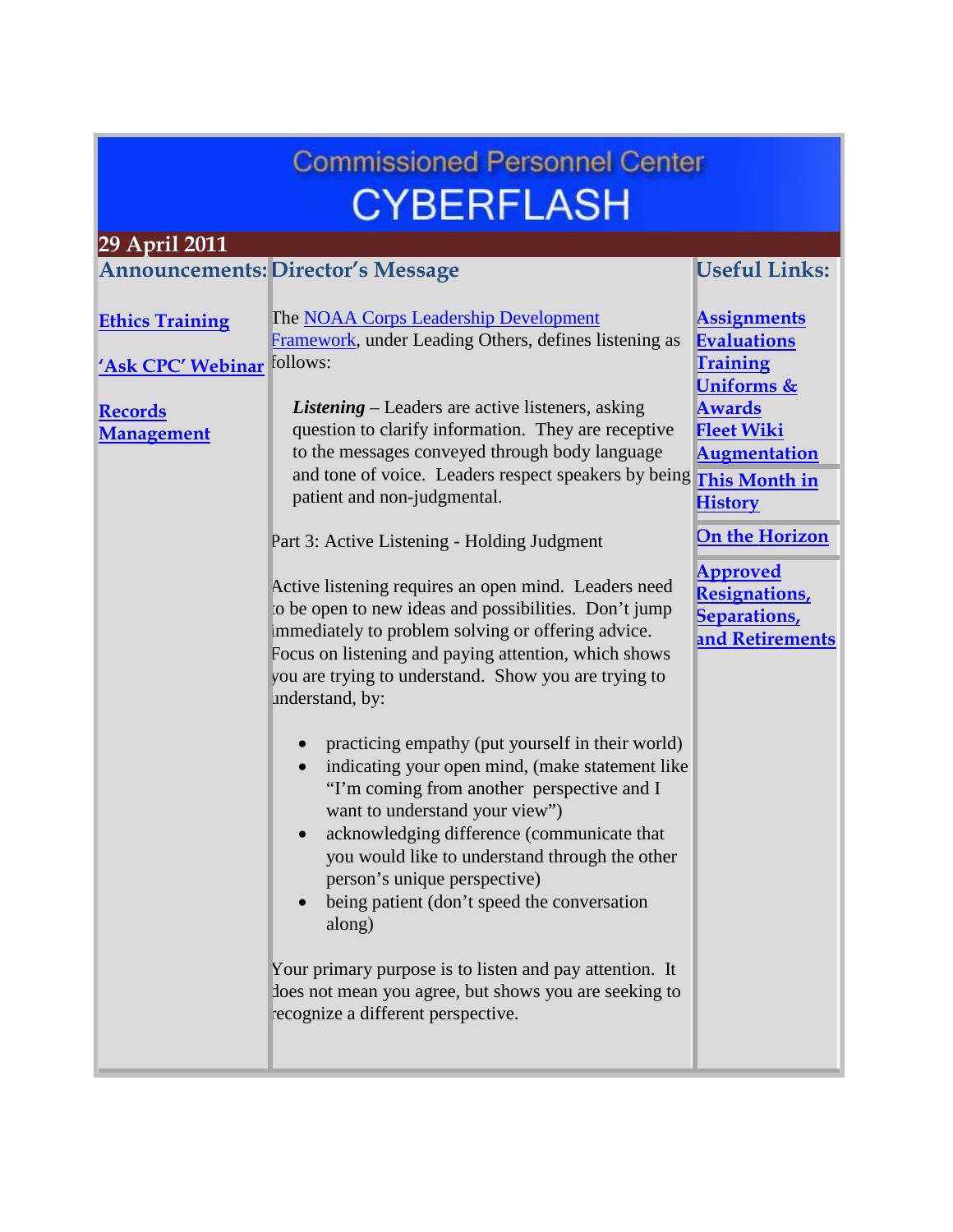

**CAPT Raymond C. Slagle, NOAA Director, Commissioned Personnel Center** [Return to top of Page](#page-0-0)

## <span id="page-1-0"></span>**Ethics Training**

CPC has arranged to host a NOAA Corps Officer specific Ethics Briefing for anyone in the Washington, D.C. area. This will satisfy the **Annual Mandatory Ethics Training Requirement**. The Ethics Brief will be held on Friday, 20 May 2011, from 1400 to 1500, on the NOAA campus in SSMC2, Room 2358. All officers who plan to attend should RSVP to [LT Jonathan French.](mailto:jonathan.r.french@noaa.gov) Immediately following the Ethics Briefing, RADM Bailey will be holding an all hands meeting starting at approximately 1500. To finish off the afternoon, the DC Metro Area ACO will be hosting a "D School" Refreshment training at McGinty's. All officers in the DC Metro Area are encouraged to attend.

### [Return to top of Page](#page-0-0)

# <span id="page-1-1"></span>**'ASK CPC' Webinar**

CPC will be hosting the second 'Ask CPC' Webinar on Tuesday 10 May 2011 from 1430 to 1530 EDT. The topic will be "Assignments" presented by LCDR Nathan Hancock, Chief, Assignments Branch. Immediately following the presentation there will be a question and answer session with the CPC Director, Deputy Director, Division Chiefs and Program Managers. As a participant you will be able to hear the presenter, use the Q&A window to provide questions and listen to the responses to questions. Following the webinar, a summary document outlining questions raised and links to resources will be posted on the CPC website. The link for the Webex site will be sent out from the Director, CPC, the Friday before the meeting.

#### [Return to top of Page](#page-0-0)

### <span id="page-1-2"></span>**Records Management**

Within the OPF Online, there is a new Education Summary feature which shows the degrees you have earned. University education information will no longer be tracked in the Training Summary page. In order to update the Education Summary, officers must submit an Official Transcript from the college or university attended. Officers should verify that their official transcript is on file in their OPF before requesting changes to the Education Summary. During the recent OPF review, all unofficial transcripts (e.g., photocopies) have been removed and only Official Transcripts are available for viewing in your OPF. If an officer finds that he/she is missing information in his/her Education Summary and/or transcripts in their OPF Online, he/she must contact their college, or university, to have an Official Transcript sent to CPC. Only Official Transcripts from the college, or university, will be accepted into officer personnel files, either OPF online or hardcopy at CPC. This also applies to officers who have taken university courses which they would like to be available to the Officer Personnel Board. All Official Transcripts will be added to the OPFs, however, only completed degrees will be visible in the Education Summary.

**OPF Fix Reminder:** When submitting documents for addition to your OPF, please submit each document as a PDF with its own OPF Fix case so it can be assigned and tracked with a unique case number. Label file beginning with your last name (first name suggested if more than one person in the Corps with the same last name) followed by date and a brief title: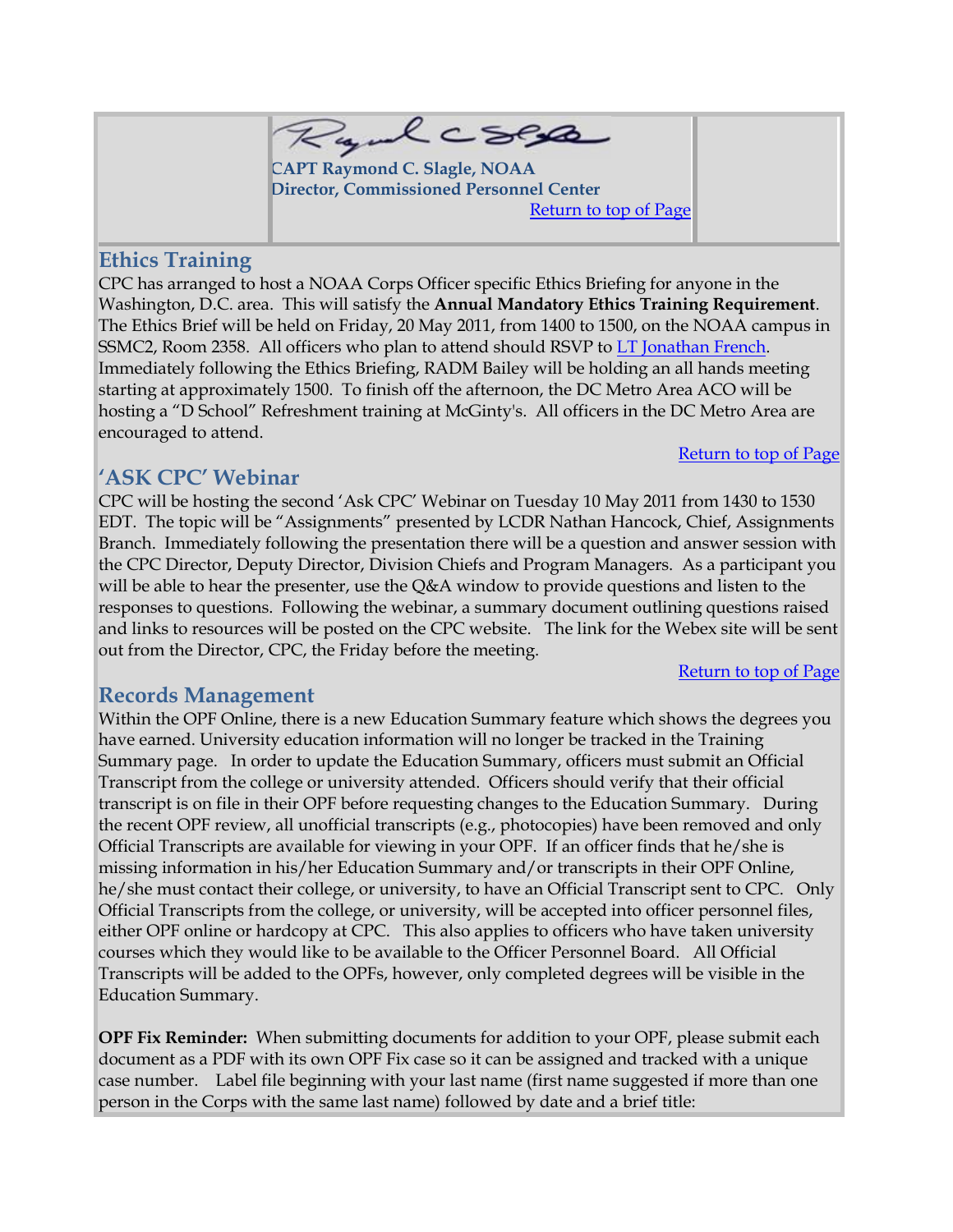#### NAME\_ DDMMMYY\_TITLE.

Official Transcripts, Record of Emergency Data, and SGLI Election should not be submitted electronically via OPF Fix. For these documents, CPC requires an original, with signature, as appropriate.

[Return to top of Page](#page-0-0)

[Return to top of Page](#page-0-0)

# <span id="page-2-0"></span>**This Month in NOAA History- Profile**

Commander William D. Patterson was born on May 3, 1895, in Neosho, Wisconsin. He attended the University of Wisconsin.

Commander Patterson was appointed as one of the original members of the U.S. Coast and Geodetic Survey commissioned service in 1917. During his 30-year career, he served aboard numerous ships including the EQUATOR (wire drag), the EXPLORER as Watch Officer and later as Executive Officer, the FATHOMER, PATHFINDER, MARINDUQUE, BACHE as 2nd Officer and later as Executive Officer, the HYDROGRAPHER as Executive Officer, the SURVEYOR, the MARINDUQUE as Commanding Officer, the OCEANOGRAPHER as Executive Officer, the GUIDE and the PIONEER as Commanding Officer. He received his Chief Mate's license any ocean, any tonnage, on December 10, 1927. While in command of the PIONEER during the years 1940 and 1941, he was successful in extending the scheme of triangulation in the vicinity of Yunasaka, Seguam, Amlia, and Atka Island, Aleutian Chain, Territory of Alaska. Other assignments included Wire Drag Parties in Alaska, Coast Pilot Division, and construction of several Magnetic and Seismology Observatories in Tucson, Arizona, Sitka, Alaska, Honolulu, Hawaii, and Fairbanks, Alaska. At the time of his retirement March1, 1948, he was assigned to the San Francisco Field Station. He held membership in the American Society of Civil Engineers and the American Association for the Advancement of Science and authored numerous sections of the U.S. Coast Pilot.

| OIL URE TIOITZUIL                              |                                                                                                     |
|------------------------------------------------|-----------------------------------------------------------------------------------------------------|
| $\vert 02 \text{ May } 2011 \text{ (week of)}$ | Promotion Selection OPB for Grades: O-6, O-5,<br>$O-4$ and $O-2$                                    |
| 03 May 2011                                    | Uniform Awards Board                                                                                |
| 10 May 2011                                    | 'Ask CPC' Webinar 1430 EDT                                                                          |
| 14 May 2011                                    | DC Metro Area ACO Dining Out                                                                        |
| 20 May 2011                                    | DC Metro Area NOAA Corps Officer Ethics<br>Training, All Hands and D-School Refreshment<br>Training |
| $ 07 $ June 2011                               | Uniform Awards Board                                                                                |
| 05 July 2011                                   | Uniform Awards Board                                                                                |
| 01 October 2011                                | Promotion Selection OPB for Grade: O-3                                                              |

### **On the Horizon**